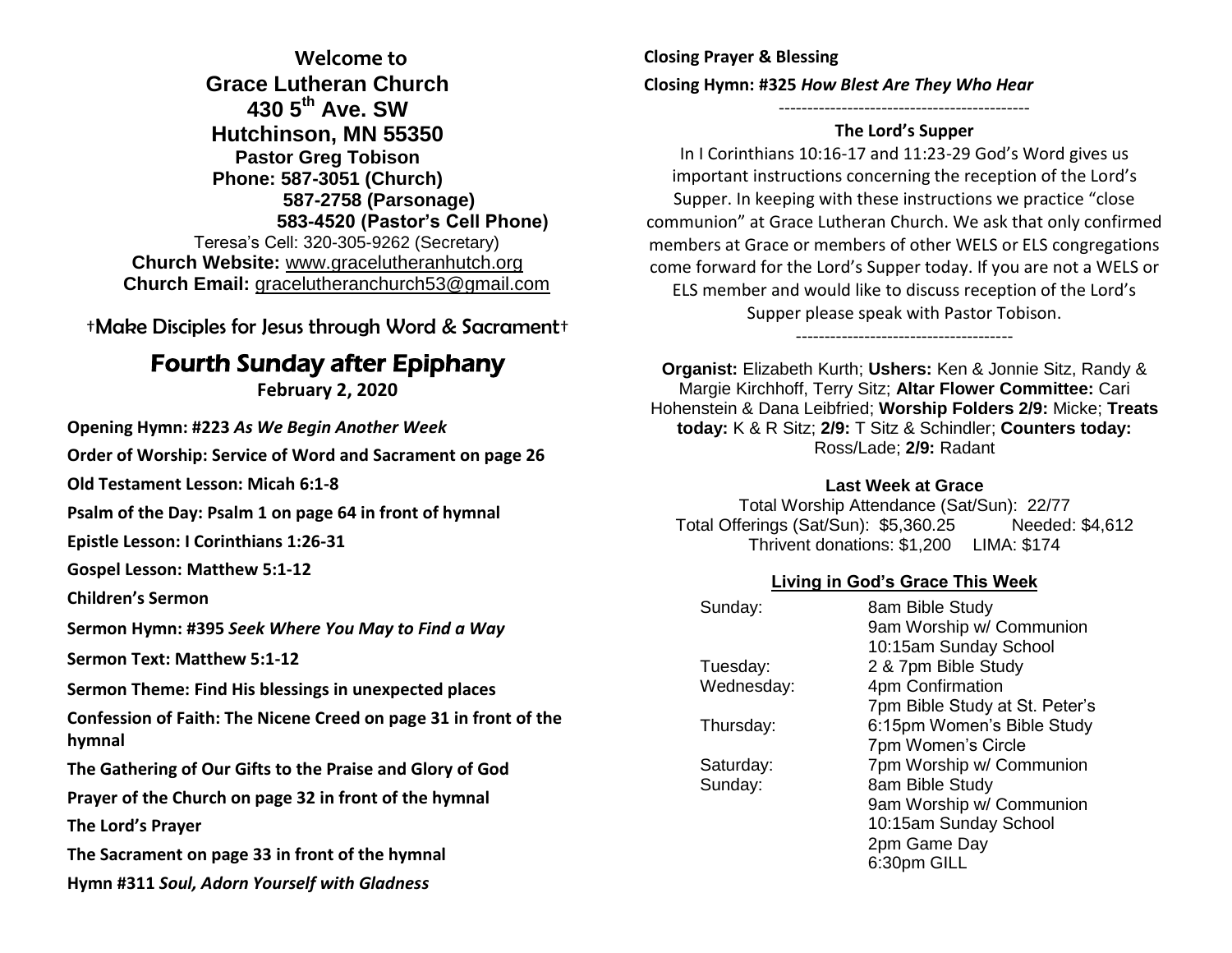**Calendars** for February are now available.

The new **Forward in Christ** are available on the table in the narthex.

On Sunday, February 9 we will be having a **Fellowship/Game Day** at 2pm. Please bring an appetizer or snack and a game if you have a favorite. Decks of cards will be available. **All are invited to attend!**

**Ash Wednesday** is February 26. There will be a pancake supper served by the Women's Circle at 5:30pm. Worship with Communion will begin at 7pm.

**St. Peter's** is holding a **Bible Study** starting this Wednesday, February 5 at 7pm. It's a three week study on: *What would you like to ask God?*

**Pastor Lindhorst from Great Plains** will be here the weekend of February 22 & 23. We will have a door offering for the school.

If anyone is interested in participating in **Reality Easter**, please speak to Pastor Tobison. There are non-speaking parts.

### **Save the Date:**

Friday, February 21: Play at Martin Luther College at 7pm See bulletin board for description – There is a sign-up sheet on the table in the narthex if you would like to attend. **Please sign up by February 16** so reservations can be made at The Kaiserhoff.

> March 12 & 13: Movie nights at Grace at 7pm *Unplanned*

April 17-25: TBD – Play at Bethany Lutheran College *Treasure Island*

May 22: Tour of St. John's College & St. John's Bible More info to come

August: St. Paul Saints game (possible date Aug. 30)